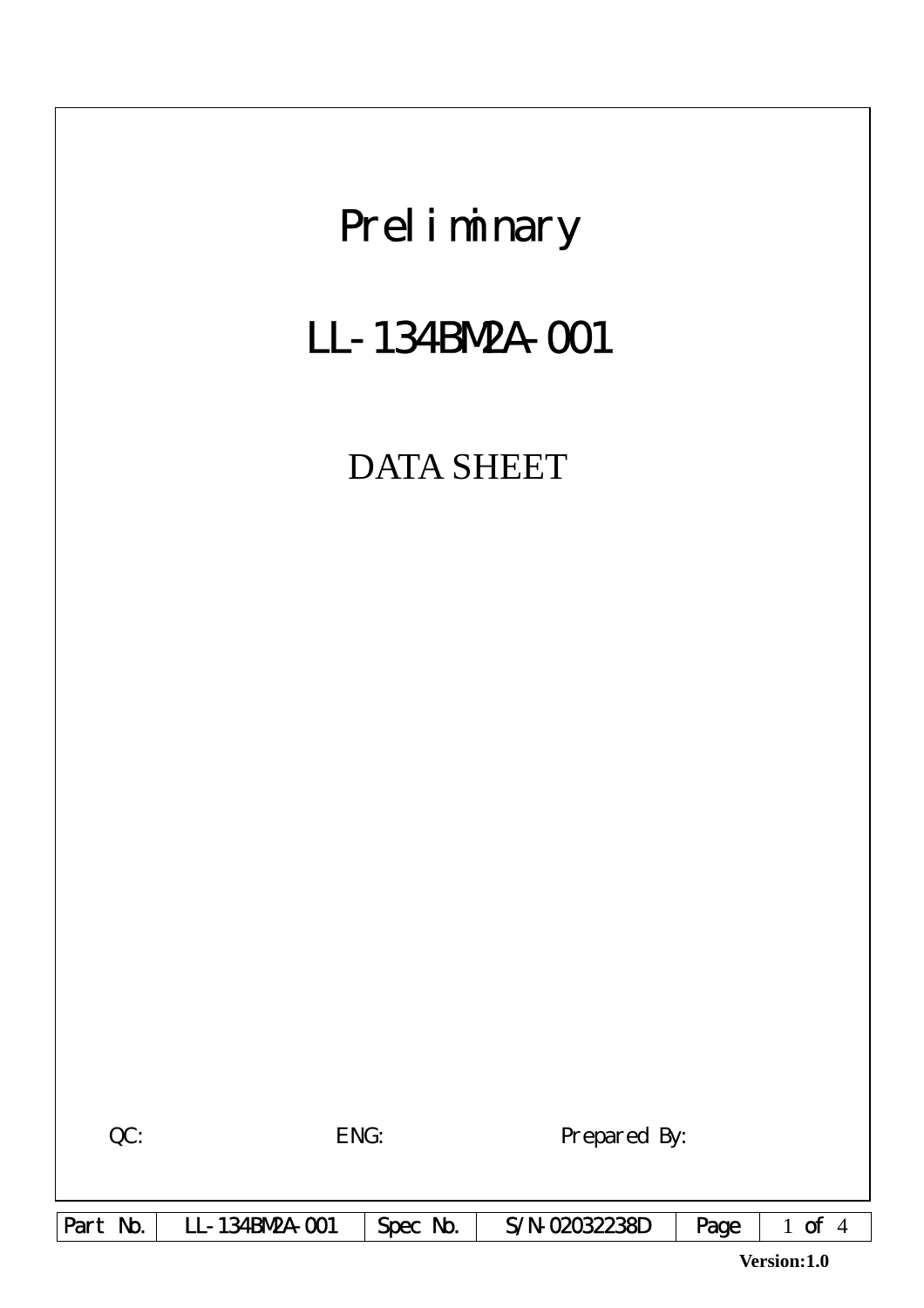## **Features:**

- $\blacklozenge$  High intensity
- ♦ 1\*3mm rectangle package
- ♦ General purpose leads
- ♦ Reliable and rugged

# **Package Dimensions:**



| Part NO.          | Chip Material | Lens Color | Source Color                       |  |
|-------------------|---------------|------------|------------------------------------|--|
| $ LL-134BM2A-001$ | InGaN         |            | White Diffused   Super Bright Blue |  |

#### **Notes:**

- 1. All dimensions are in millimeters (inches).
- 2. Tolerance is ±0.25mm(.010") unless otherwise noted.
- 3. Protruded resin under flange is 1.0mm(.04") max
- 4. Lead spacing is measured where the leads emerge from the package.
- **5.** Specifications are subject to change without notice
- 6. Precautions for ESD:

STATIC SHIELD Electricity and surge damages the LED. It is recommended to use a wrist band or anti-electrostatic glove when handling the LED. All devices, equipment and machinery must be properly grounded.

7.This data-sheet only valid for six months.

| Part No. | $LL - 134BW2A - CO1$ | $\vert$ Spec No. $\vert$ | S/N-02032238D | $\vert$ Page $\vert$ 2 of |  |
|----------|----------------------|--------------------------|---------------|---------------------------|--|
|----------|----------------------|--------------------------|---------------|---------------------------|--|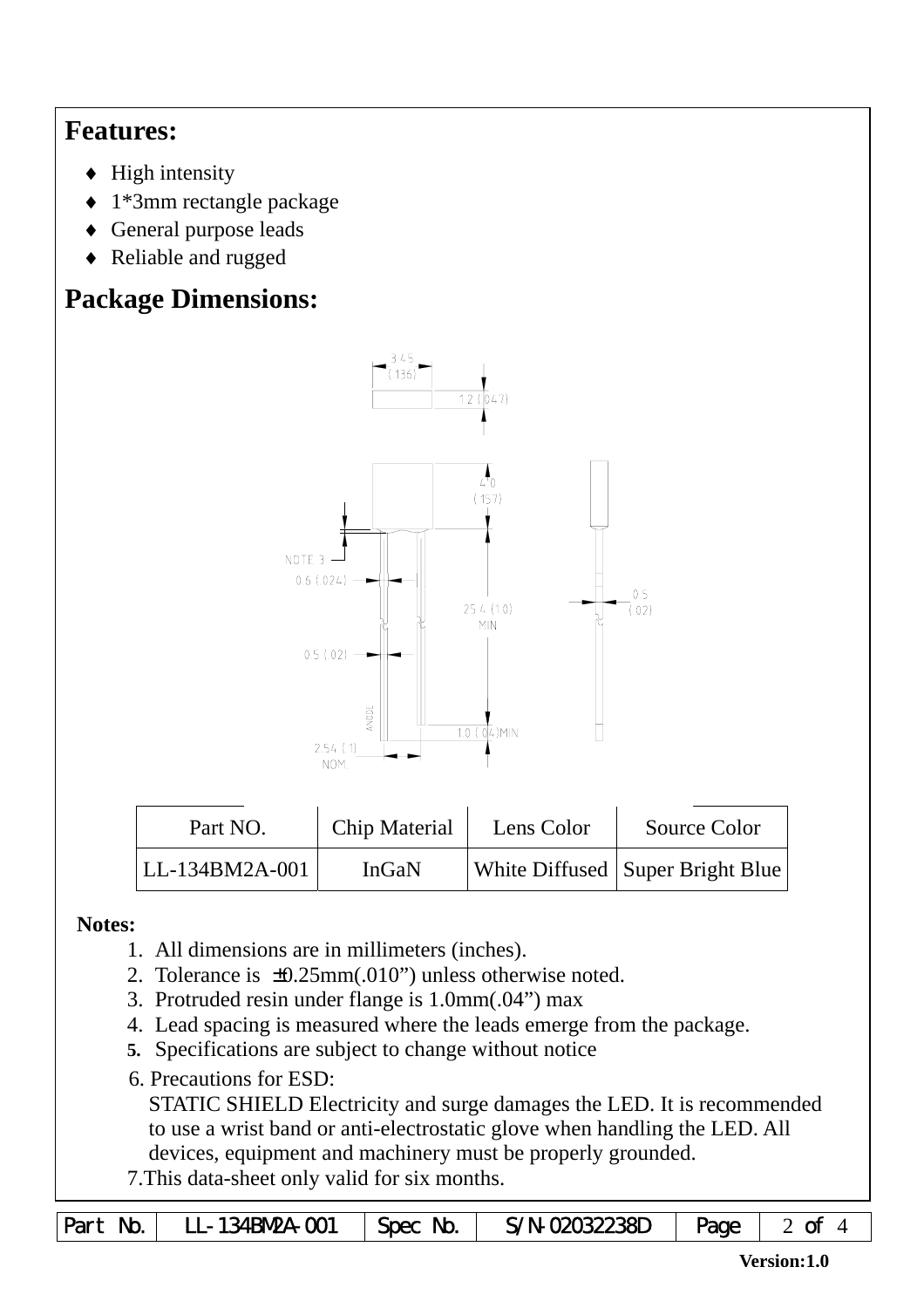| <b>Absolute Maximum Ratings at Ta=25</b> |  |
|------------------------------------------|--|
|                                          |  |

| Parameter                                                    | MAX.                  | Uni t      |
|--------------------------------------------------------------|-----------------------|------------|
| Pover Dissipation                                            | 100                   | mW         |
| Peak Forward Current<br>(1/10 Duty Cycle, 0.1ms Pulse Width) | 100                   | mA         |
| Continuous Forward Current                                   | 30                    | mA         |
| Derating Linear From 50                                      | Q.4                   | $m\lambda$ |
| Reverse Vol tage                                             | 5                     | V          |
| Operating Temperature Range                                  | to $+80$<br>- 40      |            |
| Storage Temperature Range                                    | $-40$ to $+80$        |            |
| Lead Sol dering Temperature<br>4nm(. 157") From Body         | for 5 Seconds<br>260. |            |

### **Electrical Optical Characteristics at Ta=25**℃

| Parameter                   | Symbol                    | Mn. | Typ. | Max. | Uni t          | Test Condition         |
|-----------------------------|---------------------------|-----|------|------|----------------|------------------------|
| Luminous Intensity          | $\mathsf{I}_{\mathsf{v}}$ | 15  | 30   | 70   | mcd            | $l_f = 20$ mA (Note 1) |
| Vi ewing Angl e             | $\overline{2}$<br>1/2     | 150 | 160  | 170  | Deg            | (Note 2)               |
| Peak Emission Wavelength    | $\mathbf{p}$              | 463 | 468  | 473  | N <sub>m</sub> | $I_f = 20$ mA          |
| Dominant Wavelength         | $\mathbf d$               | 460 | 470  | 480  | <b>Nm</b>      | $l_f = 20$ mA (Note 3) |
| Line Half-Width<br>Spectral |                           | 20  | 25   | 30   | N <sub>m</sub> | $I_f = 20$ mA          |
| Forward Voltage             | $V_f$                     | 2.8 | 3.5  | 4. O | $\vee$         | $I_f = 20$ mA          |
| Reverse Current             | $\mathsf{R}$              |     |      | 100  | μA             | $V_R = 5V$             |

#### Notes:

 $\overline{\phantom{a}}$ 

- 1.Luminous intensity is measured with a light sensor and filter combination that approximates the CIE eye-response curve.
- $2 1/2$  is the off-axis angle at which the luminous intensity is half the axial luminous i ntensity.
- 3.The dominant wavelength ( d) is derived from the CIE chromaticity diagram and represents the single wavelength which defines the color of the device.

Part No. | LL-134BN2A-001 | Spec No. | S/N-02032238D | Page | 3 of 4